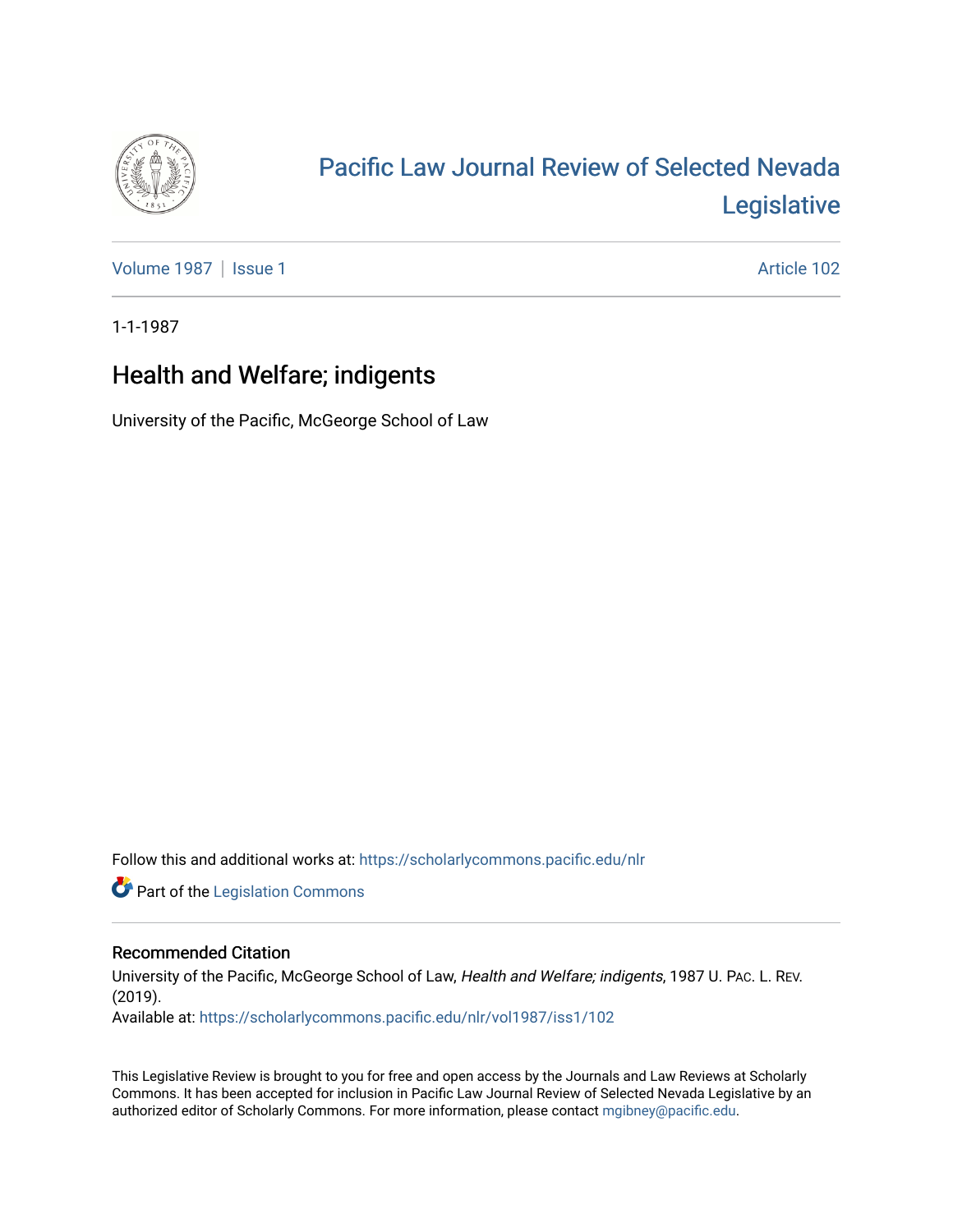#### **Health and Welfare; birth certificates of missing children**

NEV. REV. STAT. § 440.\_\_ (new). SB 464 (Committee on Judiciary); 1987 STAT. Ch 639

Under existing law, the State registrar<sup>1</sup> must issue a birth certificate to an applicant provided the registrar is satisfied that the applicant has a direct and tangible interest in the recorded birth.<sup>2</sup> Chapter 639 prohibits the State registrar from issuing an original or copy of a birth certificate to any person<sup>3</sup> or governmental entity if the child is listed as missing in an Attorney General's bulletin.<sup>4</sup> Chapter 639 further provides that the State registrar must inform the Attorney General or the investigation division of the Department of Motor Vehicles and Public Safety of the name, identifying information, dates, and circumstances of those persons or governmental entities requesting the birth certificate of a missing child.<sup>5</sup>

*RWL* 

1. NEv. REv. STAT. § 440.060 (definition of state registrar). *See also id.* § 440.110 (the administrator of the Health Division is the State registrar of vital statistics).

2. *Id.*  $\frac{6}{3}$  440.650.

- 
- 3. *Id.*  $\S$  0.039 (definition of person).<br>4. 1987 Nev. Stat. ch. 639, sec. 1, at \_\_\_ (enacting NEV. REV. STAT.  $\S$  440.........). The State registrar is compelled to issue the certificate of birth of a missing child if under a court order. *Id.* NEv. REv. STAT. § 432.160 (preparation and distribution of bulletin concerning missing children).

*5.* 1987 Nev. Stat. ch. 639, sec. 1, at \_ (enacting NEv. REv. STAT. § 440.\_). The state registrar must also release any other information which might be helpful in furthering the purposes of the missing child statutes. *ld. See* NEv. REv. STAT. §§ 432.150-432.220 (missing children statutes).

#### **Health and Welfare; indigents**

NEV. REV. STAT. § 428.\_\_\_ (new); § 428.010 (amended). AB 400 (Sedway); 1987 STAT. Ch 646

Existing law permits a board of county commissioners<sup>1</sup> (board) to establish and approve policies and standards for programs to provide

<sup>1.</sup> NEv. REv. STAT. § 0.035 (board of county commissioners and board defined).